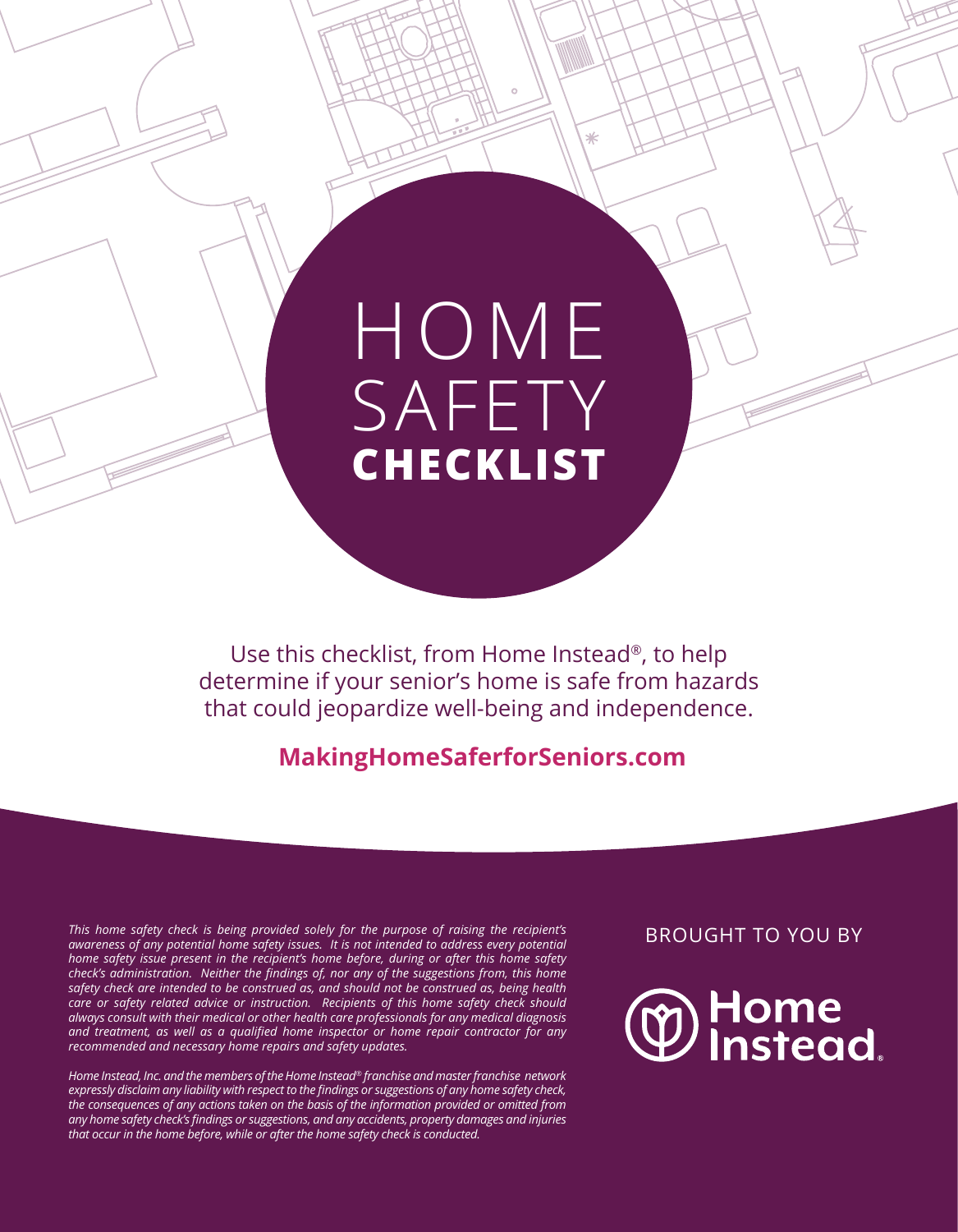

- O Do throw rugs create a tripping hazard? Is the carpet torn? **(1)**
- $\bigcirc$  Is the room cluttered with clothing, magazines, newspaper or other items? Is there too much furniture for the space? **(2)**
- Does the senior lack access to a telephone or cell phone, especially at night? **(3)**
- Is there enough light? **(4)**
- O Is the bed too high or low? **(5)**
- O Do tangled electrical cords obstruct pathways? **(6)**
- O Does the furniture provide proper support, if needed? **(7)**

### BEDROOM

- 1. Remove throw rugs or use double-sided tape or a rug pad to secure the rug to the floor. For small tears, a little glue or carpet staples can fix the problem.
- 2. It might be a good time to work with your senior and clean out closets and drawers of items he or she no longer wears or uses. For other items, build or buy shelving for closets to store sweaters, blankets or shoes.
- 3. Consider a cordless phone. If the senior is not agreeable to having a phone in the room, or he or she doesn't own a cell phone, suggest an emergency alert system. An internet search for emergency alert or medical alert systems will provide you with a variety of options.
- 4. Nightlights are a good option for dark rooms at night. If the senior likes to read in the bedroom at night or turns on the light in the middle of the night to go to the bathroom, make sure the bulb wattage is high enough (within allowable limits) to properly illuminate the room. Rope lighting is another good option for hallways that connect the bathroom and bedroom.
- 5. The bed is too low if the senior's knees are above the hips when sitting on the bed. Bed risers under bed legs can raise the height. The bed is too high when legs do not touch the floor when sitting on the edge of the bed. Remove the bed frame or use a lower profile mattress or box springs.
- 6. Use extension cords to run electrical cords behind furnishings. Rearrange furniture that must be plugged in to areas near an outlet. Consider a power strip where several cords can be plugged into one long power source.
- 7. Make sure bedroom chairs are the proper height, so the senior's feet touch the floor. Chairs should have sturdy legs and arms.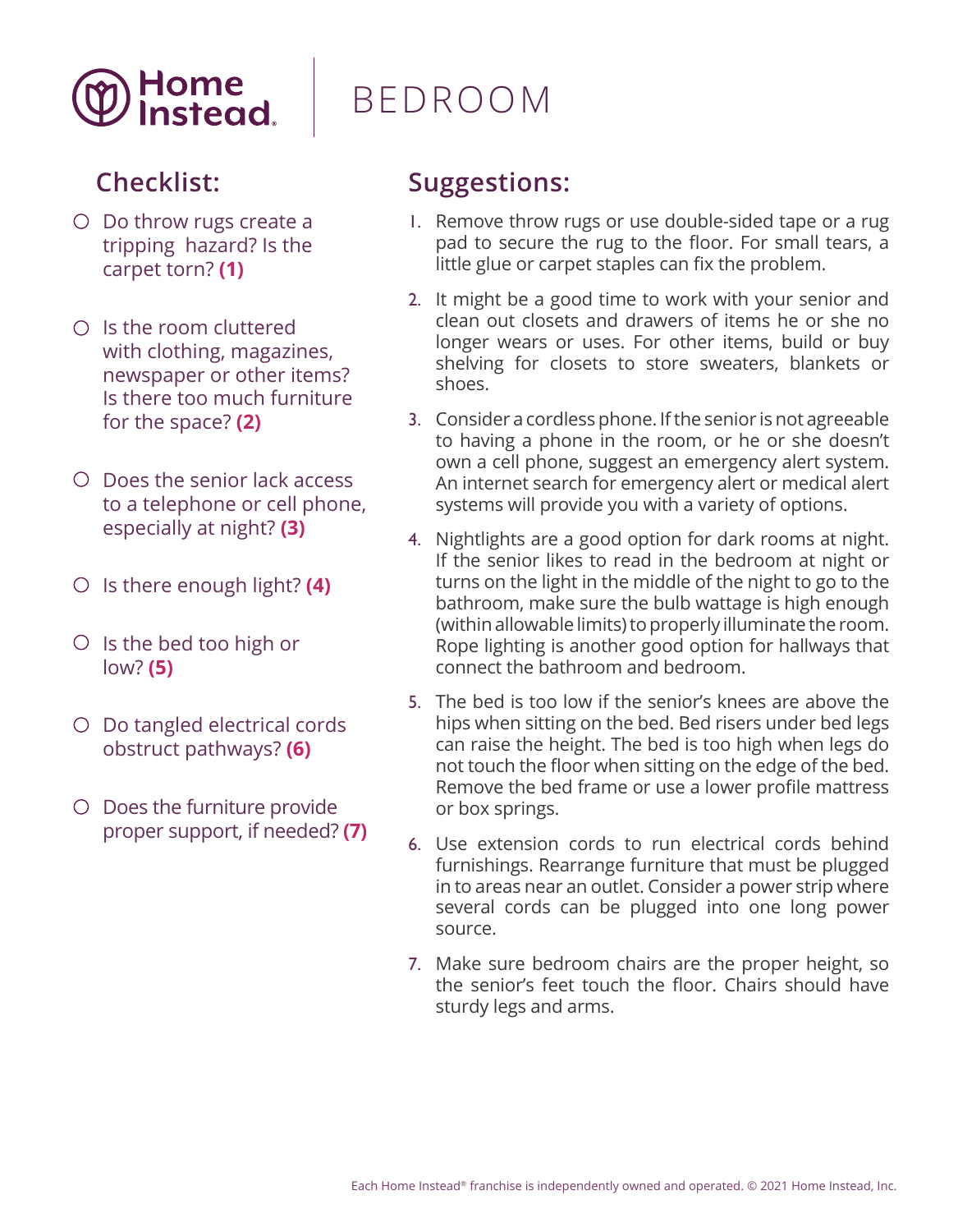

### BATHROOM & SHOWER

#### **Checklist:**

- $\bigcap$  Are grab bars available near the tub, shower and toilet? **(1)**
- $\bigcirc$  Is the floor slippery? Is there a lack of bath mats? **(2)**
- Is the bathtub too high? **(3)**
- $\cap$  Is the toilet the correct height? **(4)**
- $\bigcirc$  Is there the potential for bath water to be too hot? **(5)**
- $\bigcap$  Are medications stored properly: not too high or too low for the senior to reach? **(6)**
- $\bigcirc$  Are mobility and joint problems making it difficult for the senior to reach into overhead cabinets, comb his hair or lift her leg to get into a bathtub? **(7)**

- 1. Loose towel and curtain rods could be a sign that an older adult is grabbing on to these for support. Adding grab bars near shower/tub units and the toilet can help prevent falls and other accidents.
- 2. Add a rubber mat or adhesive non-stick decals to the bottom of a tub. Check online or at a bathroom or discount store to find what you need.
- 3. If the bathtub is too high, such as a claw foot tub or antique tub, add a tub transfer bench. Check online or at a medical supply store for various options.
- 4. Add a raised toilet seat for stools that are too low. Contact a plumber about installing a lower profile stool if your senior's toilet is too high.
- 5. Set the water thermostat to 120 degrees Fahrenheit (48.9 degrees Celsius) so the water in the shower and sink faucet do not exceed dangerous or uncomfortable levels. Another good idea is to make sure the hot- and cold-water faucets are clearly labeled. Painting parts of them red or blue will help distinguish them.
- 6. Make sure medications are stored in cabinets that are easy to reach. If the cabinet is too high, an older adult might have problems reaching into it. If it is too low, the senior could have trouble bending down to find the medication. Consider a medication organizer for pills that can be set on a countertop or shelf.
- 7. Perhaps your senior could use assistance at home if the effects of aging are making personal care difficult. A non-medical in-home care company such as Home instead Senior Care may provide the support to keep an older adult independent for as long as possible.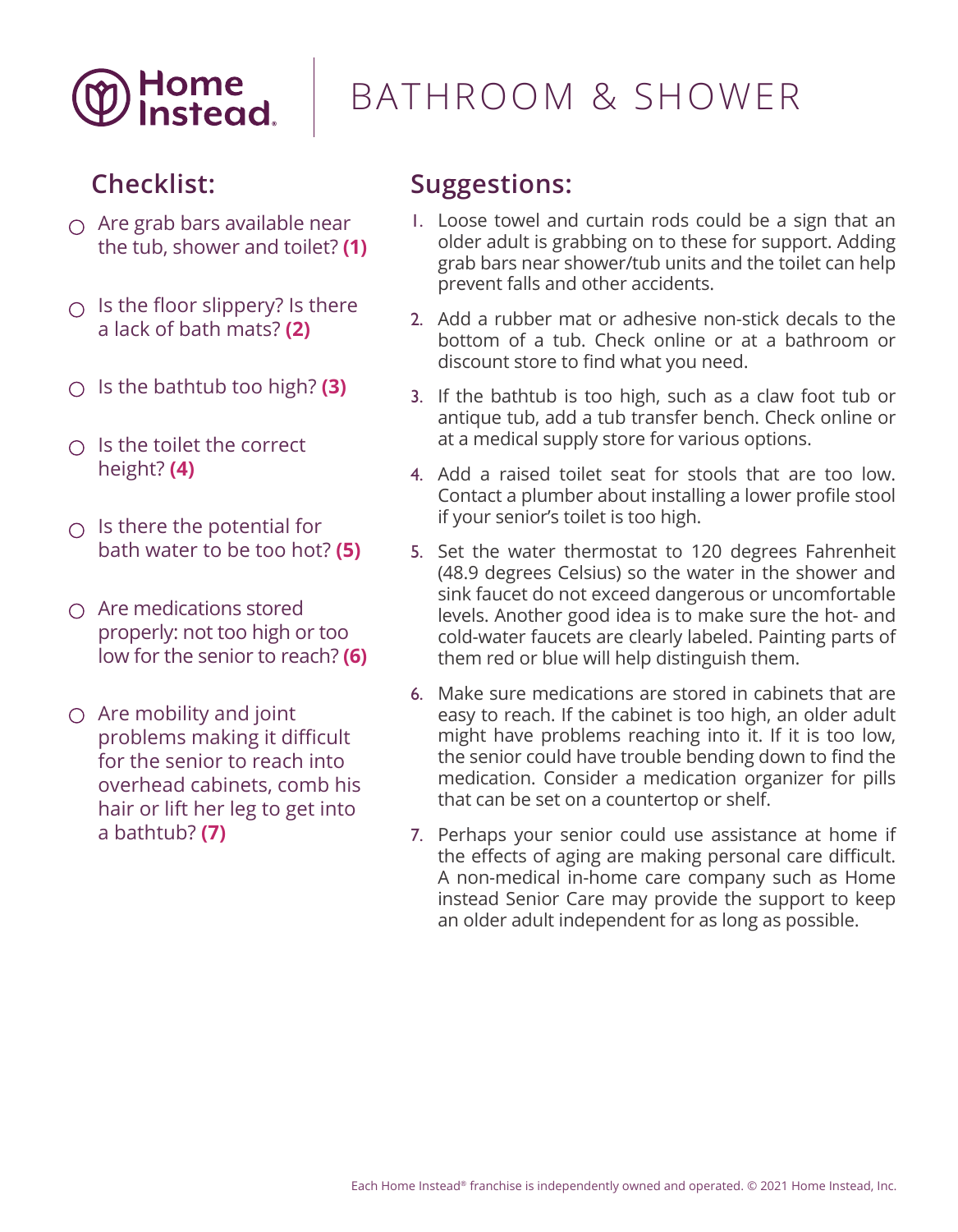

### LIVING ROOM

### **Checklist:**

- $O$  Is there too much clutter and not enough space to move around furniture? **(1)**
- Is furniture unstable? **(2)**
- $\circ$  Can the senior reach the light switch to turn it off or on? **(3)**
- $\circ$  Is there adequate lighting? **(4)**
- $\circ$  Do throw rugs and electrical cords pose a tripping hazard? **(5)**
- $O$  Is the floor uneven or is carpet torn? **(6)**
- $\circ$  Is the room temperature too hot or cold? **(7)**
- $\circ$  Does glare from the windows make it difficult for a senior to see? **(8)**
- $\circ$  Do the conditions of aging make it difficult for a senior to get out of a chair? **(9)**

- 1. Organization is the key to preventing too much clutter. It might be a good time to work with your senior to downsize and eliminate bigger pieces of furniture. Add shelving, bookcases or a magazine rack to store newspapers, books and magazines that otherwise would be on the floor.
- 2. Sit in chairs to see if arms or legs are wobbly. Try gluing legs or arm rests. Or, if more extensive repairs are needed, locate a furniture repair service representative. If the chair is too low, add a cushion or pillow on the seat to raise the height. A chair that is too high, or without arms to provide support when the senior rises, should not be used.
- 3. Add a "clapper" light switch to control lamps or check out other remote control switching options. Check online or at your local department store. Sometimes, rearranging furniture can allow quick access to wall switch or lamps.
- 4. Increase wattage to allowable limits in lamps and lights. Add additional lamps, or contact an electrician about installing overhead lights.
- 5. Remove throw rugs. If carpet is necessary, installing low-pile rug can be better than shag. Having carpet stretched or removed can eliminate bumps. With the help of extension cords, run electrical cords behind furniture.
- 6. For small tears, a little glue or carpet staples can fix the problem. For uneven floors, consult a contractor or your local home improvement store. There are ways to even floors through the use of compounds and plywood.
- 7. Install lock-in switches on thermostats to control the temperature and help prevent furnace fires.
- 8. Check out heat-control window film, thermal curtains or solar shades. Visit home improvement and window covering businesses to learn more.
- 9. Make sure the chair is sturdy and the proper height with arm rests that can help support the senior. If you're concerned about an older adult's safety, remember that a caregiver/companion can help serve as a second set of eyes for an older adult in the home.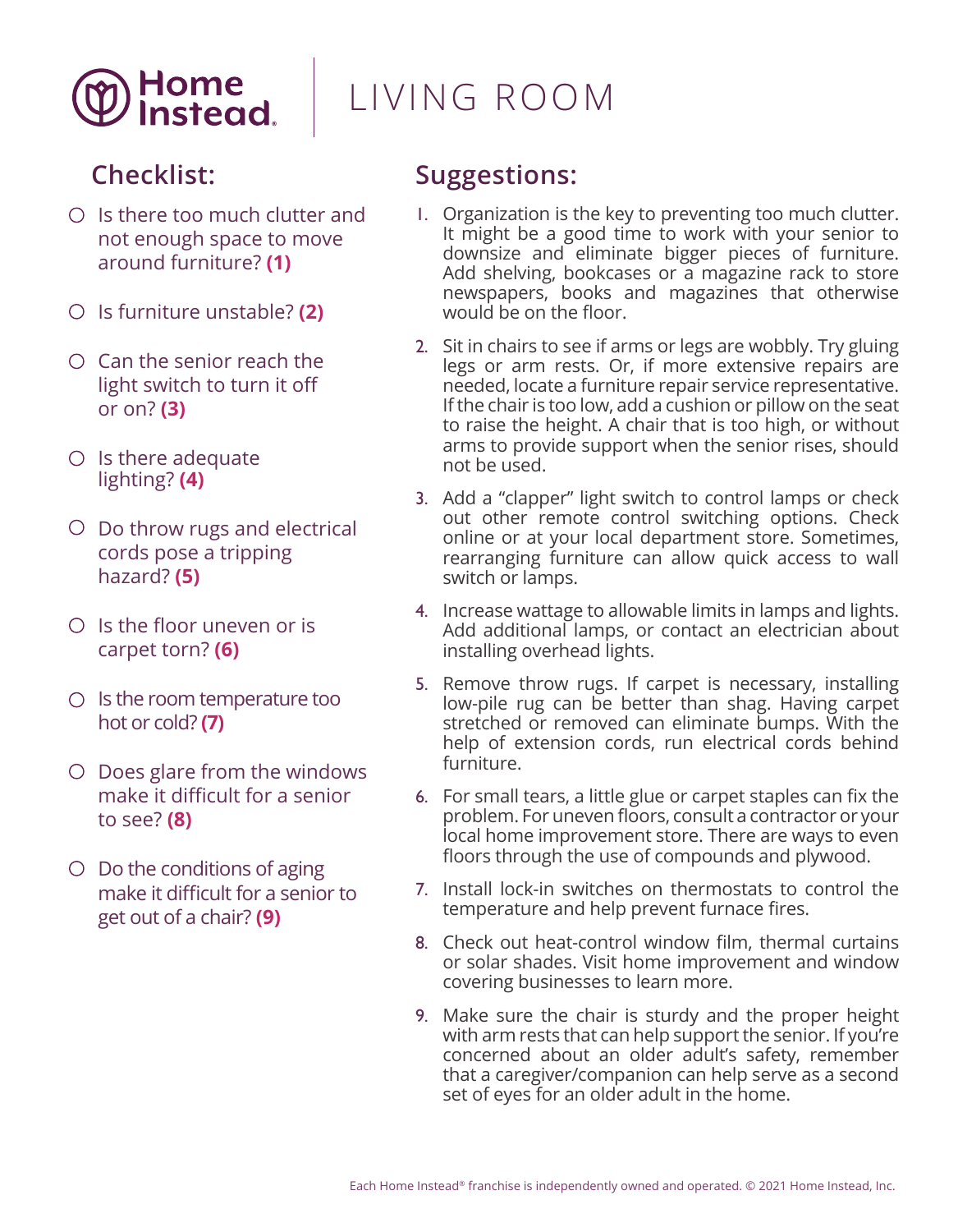

### HALLWAY

### **Checklist:**

- $\bigcirc$  Is there a working smoke alarm and carbon monoxide detector in place? **(1)**
- $O$  Is there adequate light at night? **(2)**
- $\bigcirc$  Does the senior have trouble finding the bathroom at night? **(3)**

- 1. Install new smoke detector batteries once a year. Pick a date, like a birthday or the change to daylightsavings time, and make sure all of the smoke detector batteries in the home are replaced. The National Fire Protection Association in the U.S. and the Canadian Fire Safety Association in Canada recommend replacing carbon monoxide batteries and alarms according to the manufacturer's recommendations.
- 2. Night lights are an ideal solution for dark hallways. Search online to find a variety of lights, including LED options that are just right for an older adult. Rope lighting is another good option for hallways that connect the bathroom and bedroom.
- 3. Some seniors, particularly those with Alzheimer's disease or another dementia, may become confused at night and have difficulty getting to the bathroom. Nightlights can help. So, too, can a caregiver companion who would be available 24/7 to ensure that a senior is safe.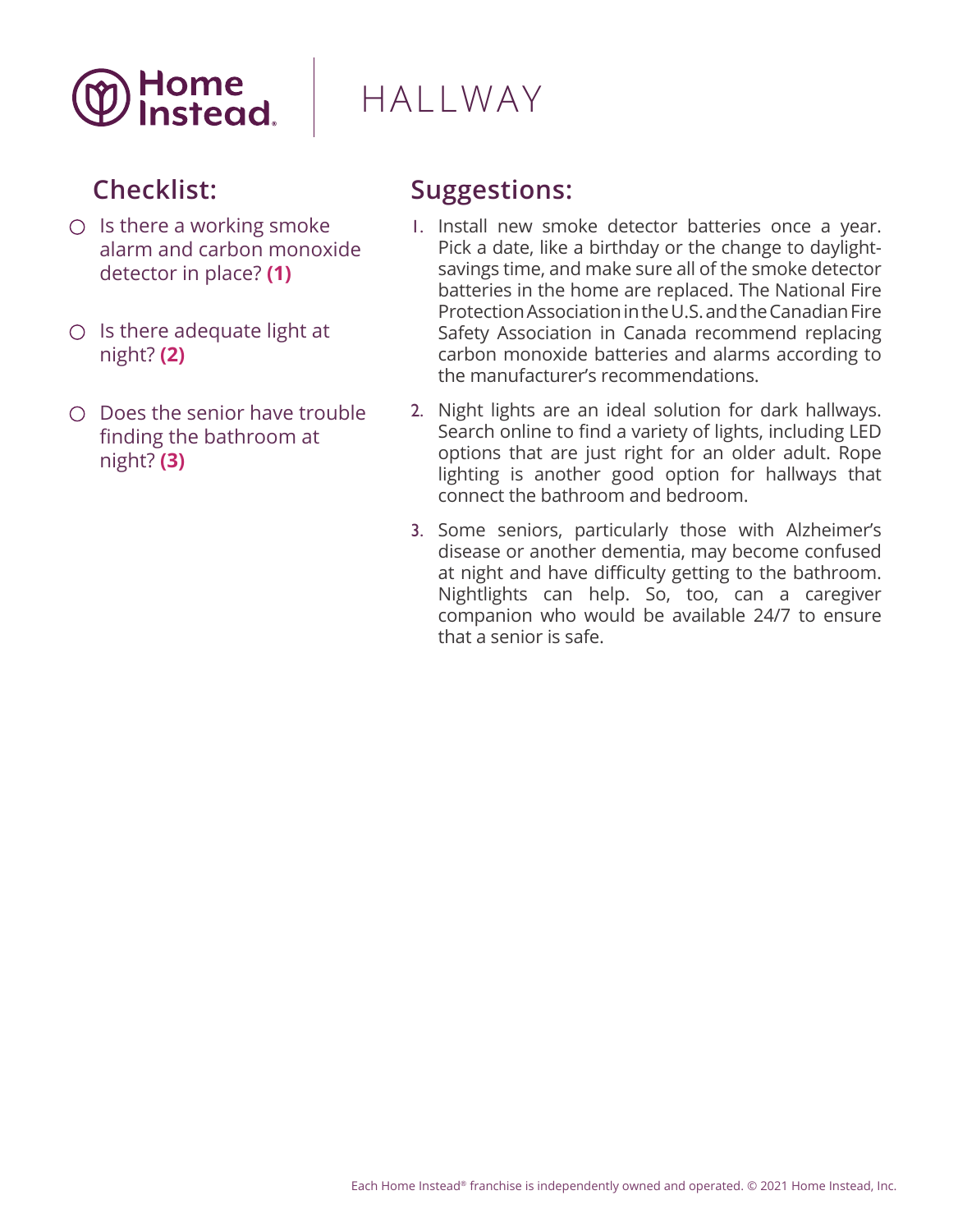

- $\bigcirc$  Are cabinets too high or low? **(1)**
- $O$  Is there clutter on countertops or throughout the kitchen? Are pathways obstructed? **(2)**
- $\circ$  Is there adequate light for cooking? **(3)**
- $\circ$  Are dangerous chemicals and cleaning materials secure? **(4)**
- Is the floor slippery? **(5)**
- $\circ$  Is there spoiled food in the refrigerator? **(6)**
- $\circ$  Is emergency contact information within easy access? **(7)**
- $\circ$  Is the senior at risk of harming herself with a sharp utensil or by causing a fire? **(8)**

# KITCHEN

- 1. Move items to the shelves closest to the counter that are the easiest for a senior to reach. Install hooks in the walls for pots and pans a senior frequently uses.
- 2. Using a "Lazy Susan" can help organize items on a countertop. Move kitchen table closer to counter for additional work space. Or use an island for added workspace. Eliminate excessive furniture to add space. Remove a leaf from the table and push it closer to the wall.
- 3. Increase light wattage to allowable levels. Many options exist for under-counter lighting including battery-operated pucks. Or, contact an electrician for under counter or overhead lighting.
- 4. Household kitchen cleaning and other supplies could pose a danger to older adults, particularly those with Alzheimer's disease or another dementia. Consider higher storage or locked cabinets if you are concerned an older adult is in danger.
- 5. Encourage your older adult to clean up spills immediately and never walk on a wet floor. Suggest comfortable shoes that fit well or socks with a nonskid sole. If possible, change flooring to one with a less slippery surface.
- 6. The dangers of eating outdated or spoiled food can be many including food poisoning. If an older adult is unable to do so, help him or her go through a refrigerator weekly and look at the dates on food items such as meat, eggs and milk. Toss those items that are unsafe. If a senior typically has a lot of leftovers, divide into freezer bags or containers, and freeze for future use.
- 7. A refrigerator is a good place for emergency contact information. So is a senior's wallet, billfold or purse. Go to SeniorEmergencyKit.com for the tools necessary to create a wallet card for emergency contacts, an important contact information worksheet, and a medication tracker worksheet.
- 8. Make sure the senior's kitchen has a working fire extinguisher. If you are concerned about an older adult's safety, remove all dangerous utensils from the kitchen and arrange for the assistance of a caregiver companion who could help a senior with such tasks as meal preparation.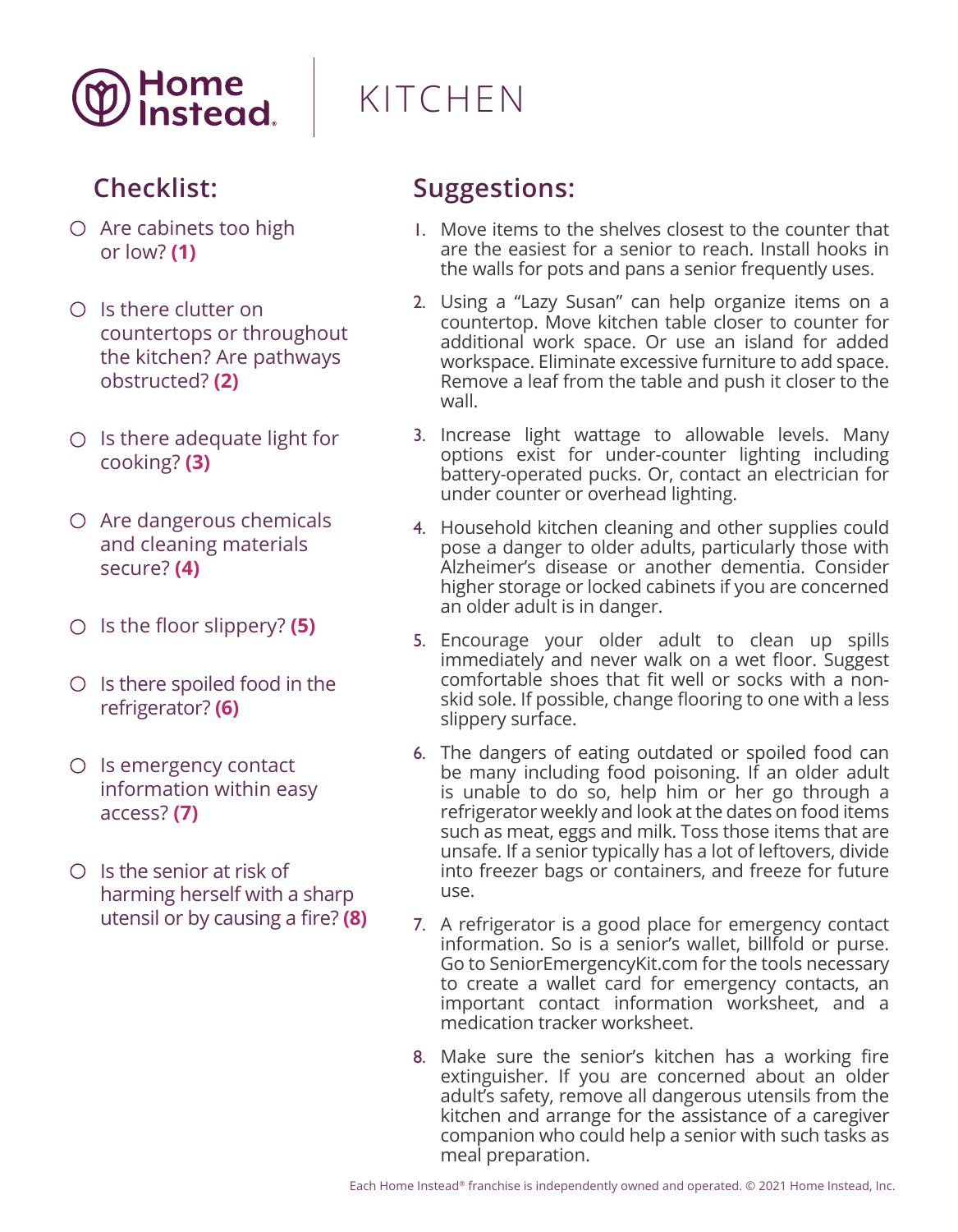

- $O$  Is there adequate light on basement stairways? **(1)**
- $\circ$  Are there sturdy handrails for the stairway? **(2)**
- $\circ$  Are the steps too steep or slippery? **(3)**
- $\circ$  Does the last step blend in with the floor? **(4)**
- Are the pathways cluttered? **(5)**
- $O$  Is laundry detergent in bottles or boxes too heavy to lift? **(6)**
- $\circ$  Has detergent spilled on the laundry room floor? **(7)**
- Does the senior have to carry baskets of laundry up and down stairs? **(8)**

### LAUNDRY ROOM & BASEMENT

- 1. Increase wattage to allowable limits, and add overhead and wall lighting, if necessary.
- 2. Add at least one railing the entire length of the wall. Ideally, there should be a railing on both sides. Consult with a credible contractor to make sure he – or you – install a railing that is safe and up to code.
- 3. Add adhesive stair treads or a carpet runner. Check with department, carpet or home improvement stores.
- 4. Paint the bottom step a different color to better distinguish the last step from the basement floor.
- 5. If stairs become a dumping ground for items such as shoes, remove and organize in a closet or elsewhere in the basement.
- 6. Divide laundry detergents into smaller containers or bottles.
- 7. Encourage seniors to immediately clean up spills and wear shoes or socks with non-skid soles in the laundry room.
- 8. If possible, move laundry to the main living area. Or, consider hiring a caregiver companion, who can assist with many of those household tasks that seniors could be struggling to do.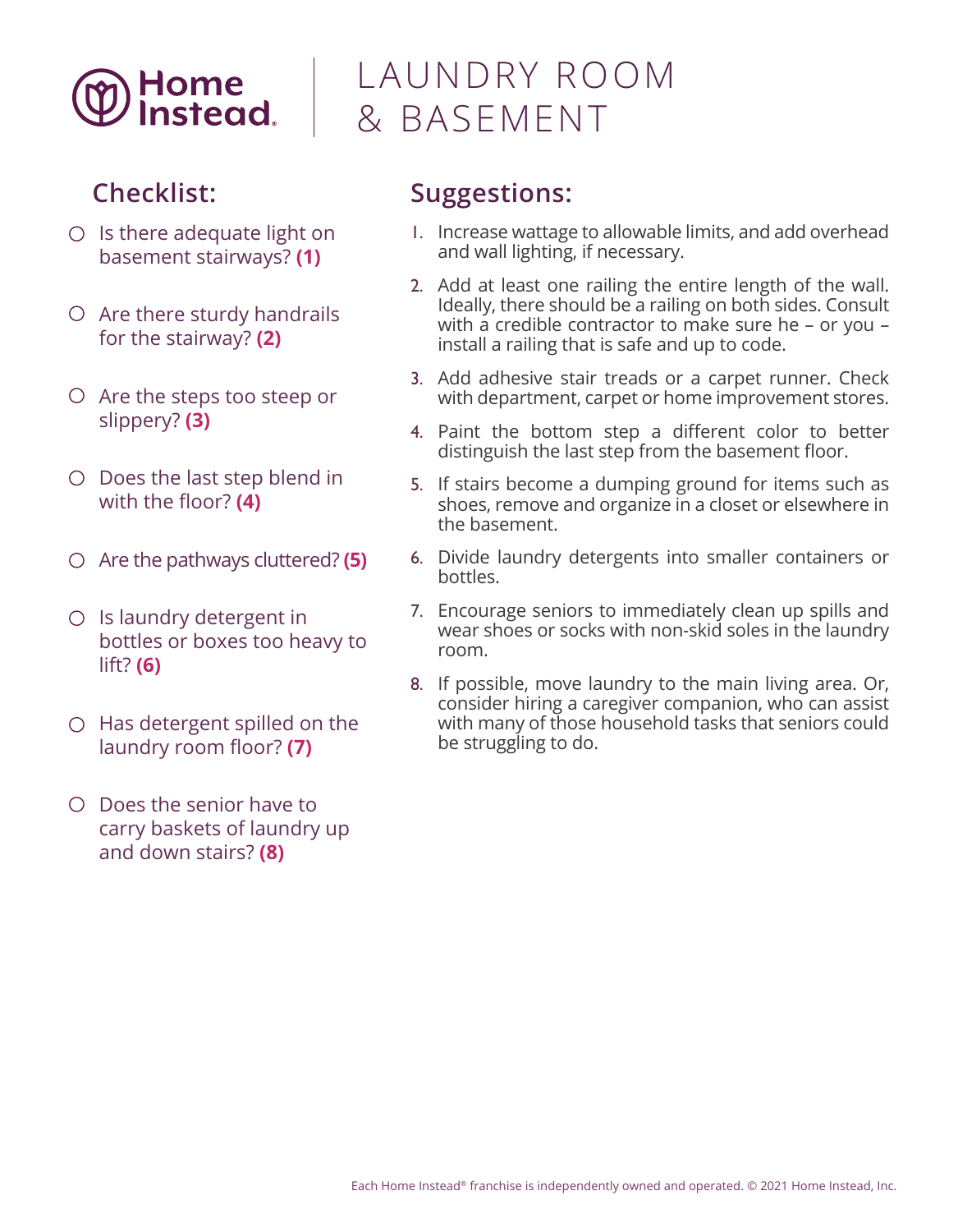

## GARAGE

#### **Checklist:**

- $O$  Do the stairs into the garage have secure railings? **(1)**
- Is trash piling up? **(2)**
- $\bigcirc$  Are power tools and lawn chemicals secure? **(3)**
- Is the garage secure? **(4)**

- 1. Like basements and entryways, steps leading out of a garage should have at least one sturdy railing, ideally two.
- 2. Make sure enough trash containers are available to hold trash between times when collection services pick up. Keep trash just outside the garage to avoid attracting bugs and mice. Make sure your senior has help moving trash to the curb if needed.
- 3. Power tools and toxic lawn chemicals could be lethal for some older adults, particularly those with dementia, as they could become confused about how to safely use them. If you are concerned, have those items removed from the garage. Or, if a senior can still help, lock up the items until he can participate with the assistance of a family member or friend.
- 4. Many older adults fear break-ins, and this can be a legitimate concern. Remind your senior to always keep the garage door down. And, if the garage has a separate door, from the outside, keep that locked as well.